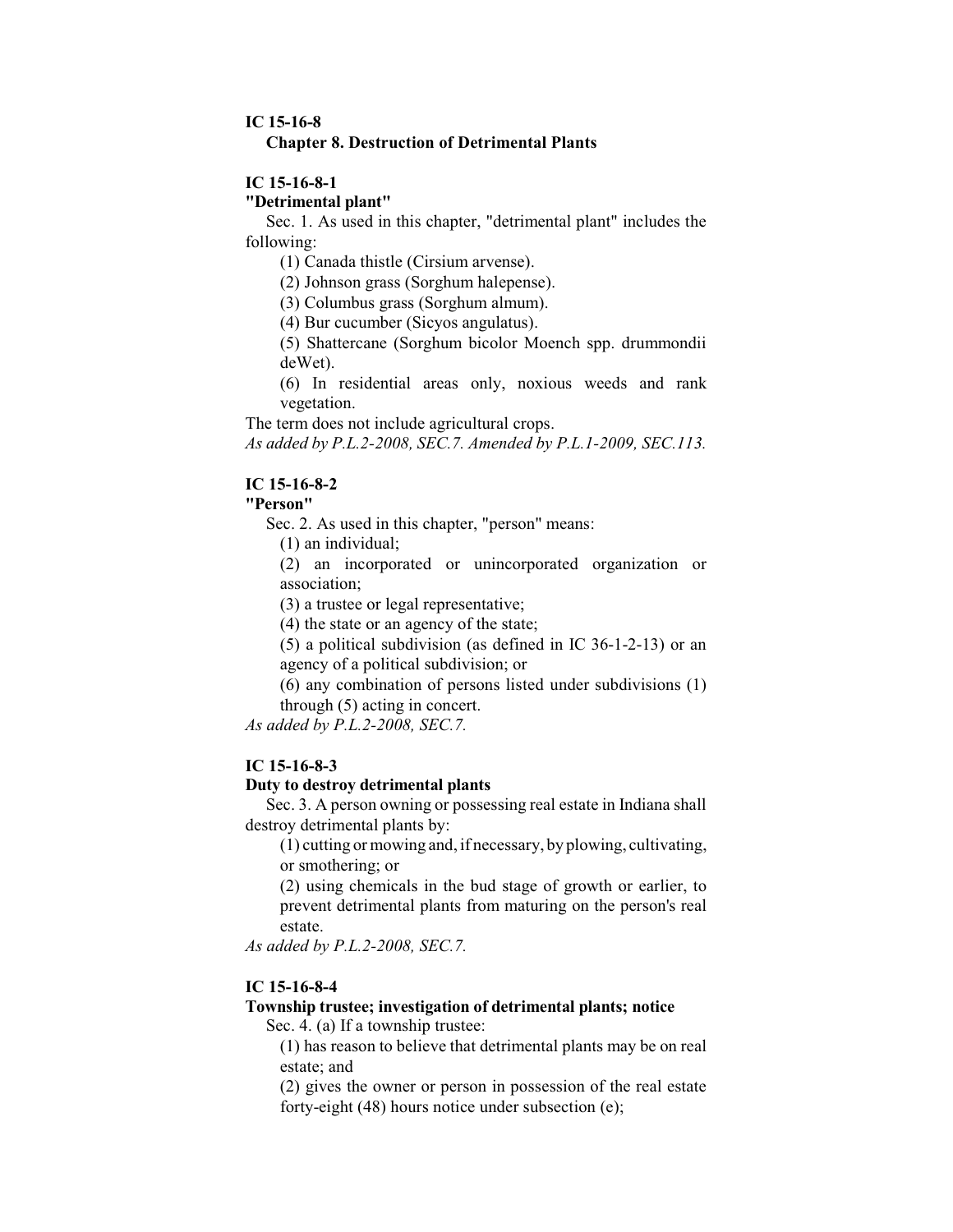the township trustee may enter the real estate to investigate whether there are detrimental plants on the real estate.

(b) Except as provided in subsection (d), if the township trustee determines by:

(1) investigating real estate located in the trustee's township; or

(2) visual inspection without entering real estate located in the trustee's township;

that a person has detrimental plants growing on real estate, the trustee shall give written notice under subsection (e) to the owner or person in possession of the real estate to destroy the detrimental plants. The owner or person in possession of the real estate shall destroy the plants in a manner provided in section 3 of this chapter not more than five (5) days after the notice is received under subsection (f).

(c) If the detrimental plants are not destroyed as provided in subsection (b), the trustee shall cause the detrimental plants to be destroyed in a manner most practical to the trustee not more than eight (8) days after notice is received by the owner or person in possession of the real estate under subsection (f). The trustee may hire a person to destroy the detrimental plants. The trustee or the person employed to destroy the detrimental plants may enter upon the real estate where the detrimental plants are growing to destroy the detrimental plants and are not civilly or criminally liable for damage to crops, livestock, or other property occurring while carrying out the work, except for gross negligence or willful or wanton destruction.

(d) If the county has established a county weed control board under IC 15-16-7, the township trustee may notify the county weed control board of the real estate containing detrimental plants, and the board shall either assume jurisdiction to control the detrimental plants or decline jurisdiction and refer the matter back to the township trustee. The county weed control board shall notify the township trustee of the board's decision.

(e) Notice required in subsection (a) or (b) may be given by:

(1) certified mail; or

(2) personal service.

(f) Notice under subsection (e) is considered received by the owner or person in possession of the real estate:

(1) if sent by mail, on the earlier of:

(A) the date of signature of receipt of the mailing; or

(B) three (3) business days after the date of mailing; or

(2) if served personally, on the date of delivery.

*As added by P.L.2-2008, SEC.7.*

## **IC 15-16-8-5**

### **Certification of costs; use of power equipment**

Sec. 5. (a) The township trustee may pay the following costs incurred in cutting or destroying detrimental plants under this chapter:

(1) Chemicals.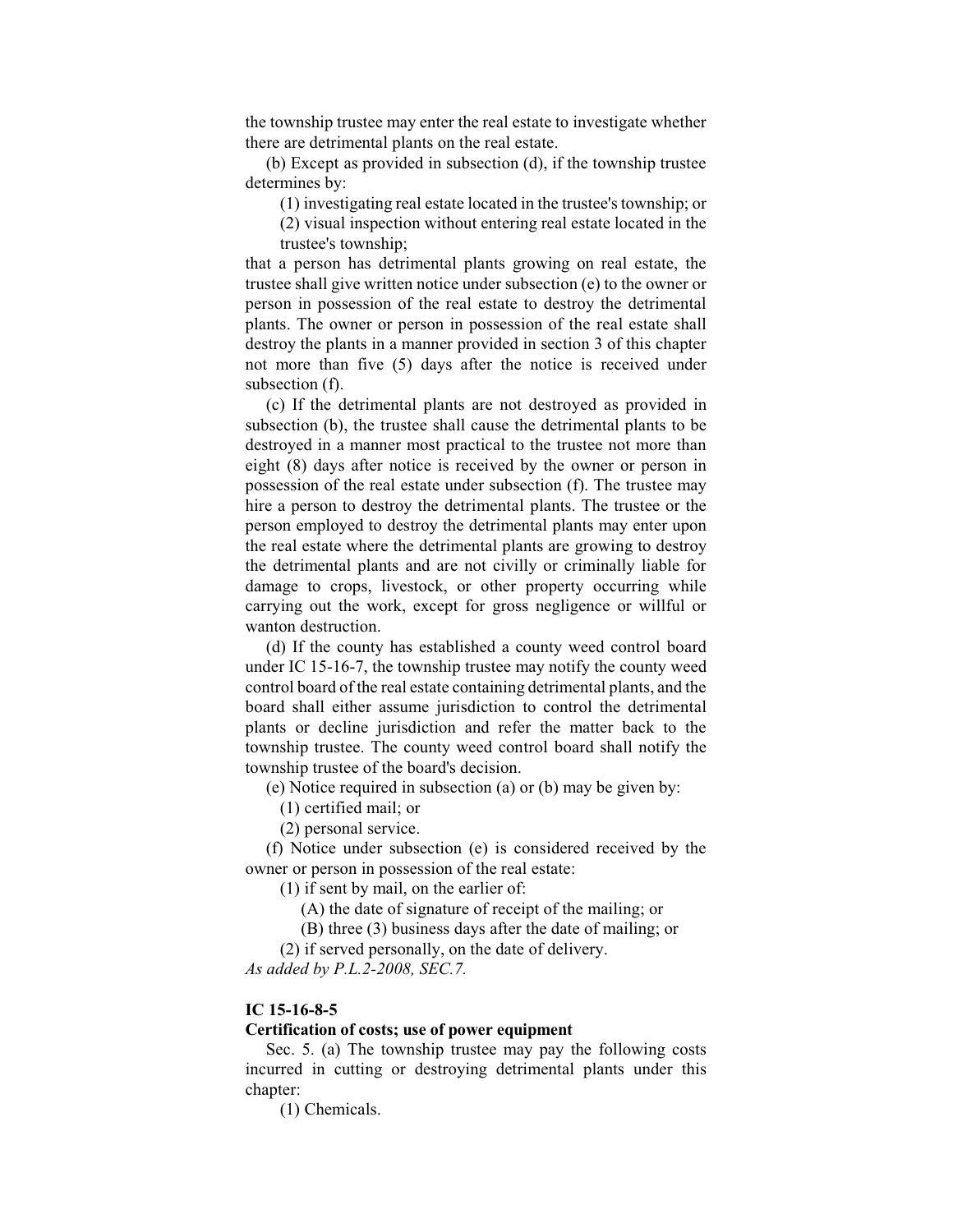(2) Work.

(3) Labor, at a rate per hour to be fixed by the township trustee commensurate with local hourly wages.

(b) If the trustee believes the infestation of the real estate with detrimental plants is so great and widespread that cutting or eradication by hand methods is impractical, the trustee shall use the necessary power machinery or equipment. The trustee may pay for the work at a rate per hour fixed by the township trustee commensurate with the local hourly rate.

(c) When the work has been performed, the person doing the work shall file an itemized bill for the work in the office of the township trustee. When the bill has been approved, the trustee shall pay the bill out of the township fund. If there is no money available in the township fund for that purpose, the township board, upon finding an emergency exists, shall act under IC 36-6-6-14(b) or IC 36-6-6-15 to borrow money sufficient to meet the emergency.

(d) The trustee, when submitting estimates to the township board for action, shall include in the estimates an item sufficient to cover those expenditures.

*As added by P.L.2-2008, SEC.7.*

### **IC 15-16-8-6**

### **Cost statement; information required; notice**

Sec. 6. (a) The township trustee shall prepare a statement that contains the following:

(1) A certification of the following costs:

(A) The cost or expense of the work.

(B) The cost of the chemicals.

(C) Twenty dollars (\$20) per day for each day that the trustee or the trustee's agent supervises the performance of the services required under this chapter as compensation for services.

(2) A description of the real estate on which the labor was performed.

(3) A request that the owner or person in possession of the real estate pay the costs under subdivision (1) to the township trustee.

(b) The certified statement prepared under subsection (a) shall be provided:

(1) to the owner or person possessing the real estate by:

(A) mail, using a certificate of mailing; or

(B) personal service; or

(2) by mailing the certified statement to the auditor of state for any real estate owned by the state or to the fiscal officer of another municipality (as defined in IC 5-11-1-16) for real estate owned by the municipality.

*As added by P.L.2-2008, SEC.7.*

## **IC 15-16-8-7**

**Failure to pay for weed removal; amount collected as taxes;**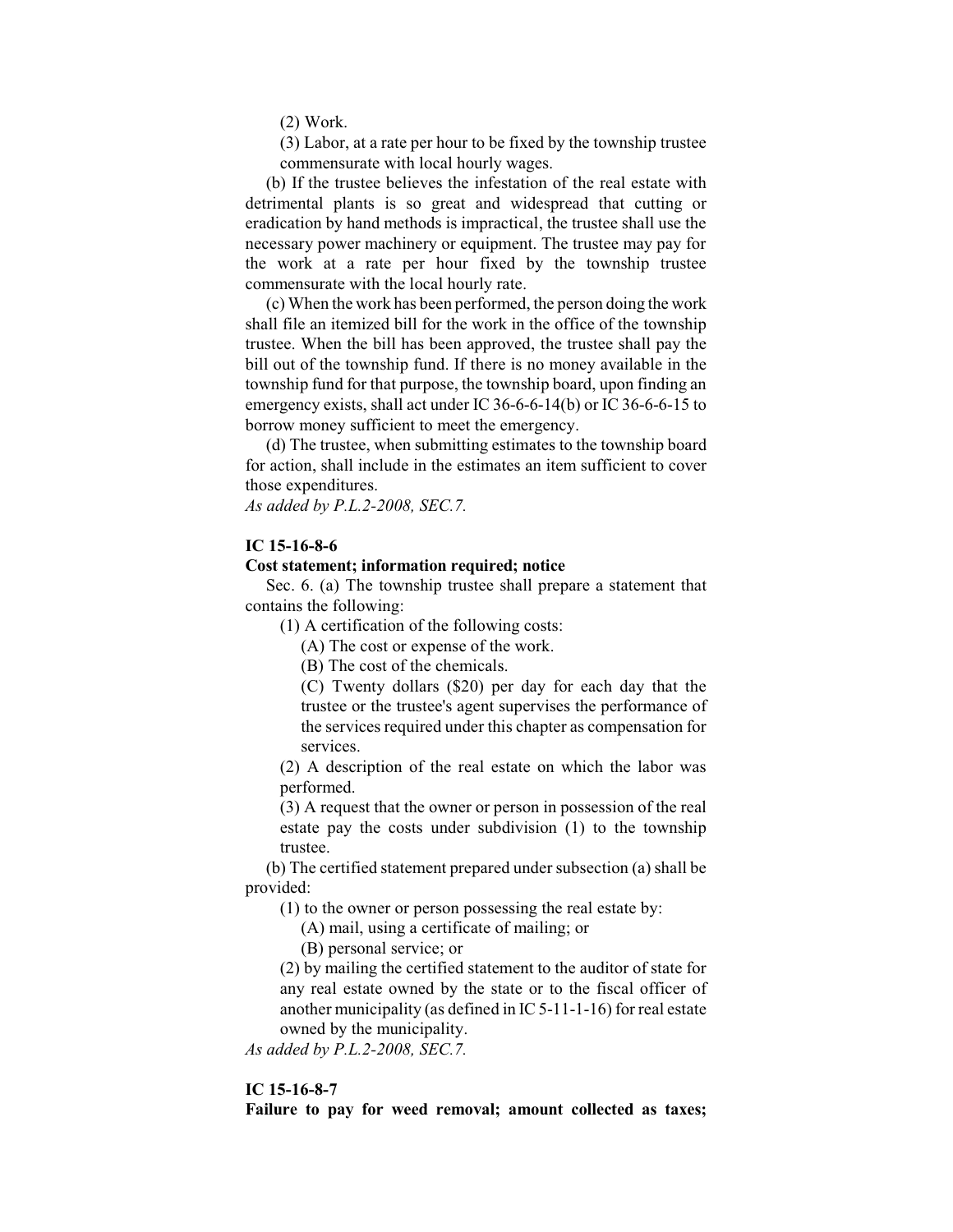#### **disposition of funds**

Sec. 7. (a) If the owner or person in possession of the property does not pay the amount set forth in the certified statement under section 6(a) of this chapter within ten (10) days after receiving the notice under section 6(b) of this chapter, the township trustee shall file a copy of the certified statement in the office of the county auditor of the county where the real estate is located.

(b) The auditor shall place the amount claimed in the certified statement on the tax duplicate of the real estate. Except as provided in section 8 of this chapter, the amount claimed shall be collected as taxes are collected.

(c) After an amount described in subsection (b) is collected, the funds shall be deposited in the trustee's township funds for use at the discretion of the trustee.

*As added by P.L.2-2008, SEC.7.*

## **IC 15-16-8-8**

## **Cutting and destroying weeds by the board on governmental property**

Sec. 8. (a) This subsection applies to real estate owned by the state. The auditor of state shall issue a warrant to pay the amount set forth in the certified statement under section 6(a) of this chapter for real estate owned by the state and shall charge the appropriate fund for the amount.

(b) This subsection applies to real estate owned by a municipality (as defined in IC 5-11-1-16) other than the township. The fiscal officer of the municipality shall make the necessary appropriation from the appropriate fund to pay the township the amount set forth in the certified statement under section 6(a) of this chapter for real estate owned by the municipality.

(c) This subsection applies to real estate that is exempt from property taxation. The owner of the tax exempt real estate shall pay the amount set forth in the certified statement under section 6(a) of this chapter for the tax exempt real estate. If the owner of the tax exempt real estate fails to pay the amount required by this chapter, the owner is ineligible for the property tax exemption, and the department of local government finance shall deny the property tax exemption for the real estate.

*As added by P.L.2-2008, SEC.7.*

## **IC 15-16-8-9**

## **Duties of the county auditor concerning certified statement of costs; disposition of amounts collected**

Sec. 9. Except as provided in sections 5 through 8 of this chapter, the county auditor, upon receiving and filing a certified statement under section 7(a) of this chapter, shall:

(1) immediately place the amounts on the certified statement on the tax duplicate of the county; and

(2) collect the amounts at the next tax paying time for the proper township or townships, the same as other state, county,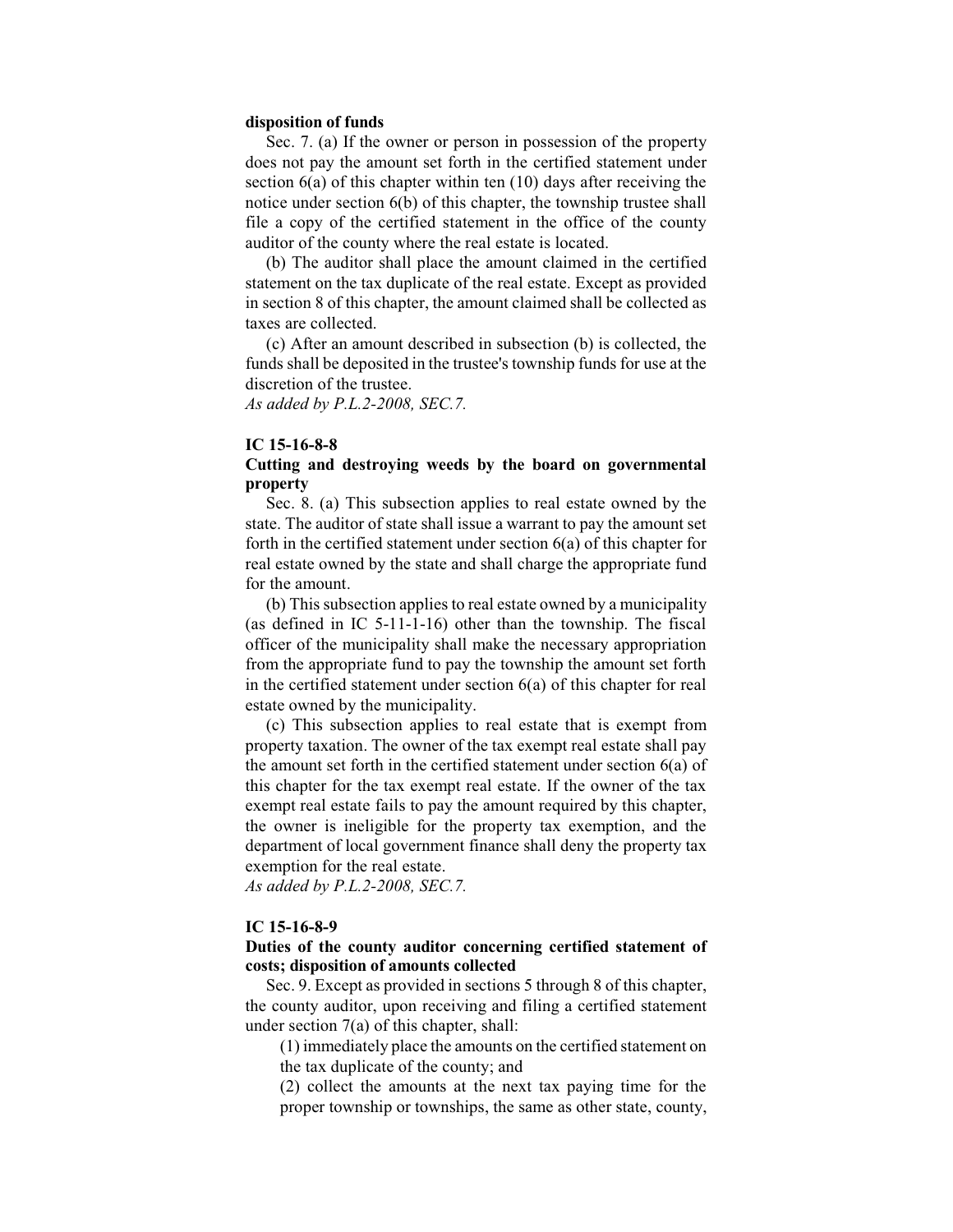or township taxes are collected, including penalties, forfeitures, and sales.

After the amounts are collected, the amounts shall be paid to the proper trustee and placed in the township fund. *As added by P.L.2-2008, SEC.7.*

### **IC 15-16-8-10**

#### **Budget**

Sec. 10. When the annual township budget is prepared, a sufficient amount shall be appropriated to enable the township officials to comply with this chapter.

*As added by P.L.2-2008, SEC.7.*

## **IC 15-16-8-11**

#### **Exemption of land subject to program**

Sec. 11. The director of the department of natural resources or the dean of agriculture of Purdue University may totally or partially exempt land that is subject to a program of the department or station from this chapter or any other statute concerning the destruction of detrimental plants.

*As added by P.L.2-2008, SEC.7.*

## **IC 15-16-8-12**

#### **Assistance to township trustees**

Sec. 12. (a) The Purdue University cooperative extension service shall provide technical assistance to township trustees for the control of detrimental plants.

(b) All law enforcement agencies having jurisdiction in a township shall assist the township trustee in carrying out the duties imposed on the trustee under this chapter.

*As added by P.L.2-2008, SEC.7.*

### **IC 15-16-8-13**

### **Violation; failure of trustee to perform duties**

Sec. 13. A township trustee who fails to perform the duties required of the trustee by this chapter commits a Class C infraction. *As added by P.L.2-2008, SEC.7.*

#### **IC 15-16-8-14**

#### **Violations; failure to eradicate; selling certain seed**

Sec. 14. (a) A person who:

(1) knowingly allows detrimental plants to grow and mature on land owned or possessed by the person;

(2) knowing of the existence of detrimental plants on land owned or possessed by the person, fails to cut them down or eradicate the plants by chemicals each year, as prescribed in this chapter;

(3) having charge of or control over any highway:

(A) knowingly allows detrimental plants to grow or mature on the right-of-way of the highway; or